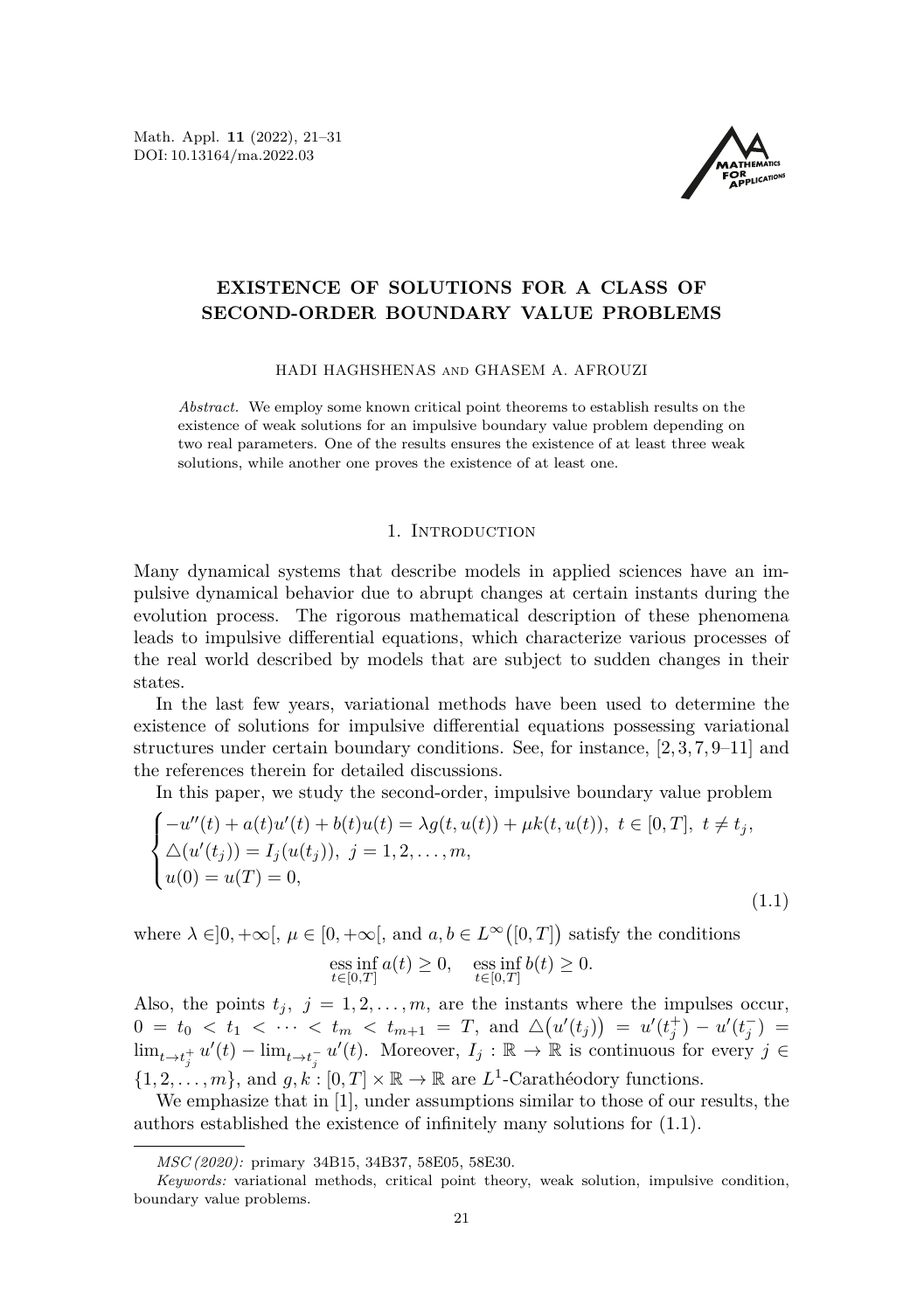Bonanno *et al.* proved in [\[5\]](#page-9-6) the existence of at least three solutions for the problem

$$
\begin{cases}\n-u''(t) + a(t)u'(t) + b(t)u(t) = \lambda g(t, u(t)), \ t \in [0, T], \ t \neq t_j, \\
\Delta(u'(t_j)) = \mu I_j(u(t_j)), \ j = 1, 2, \dots, m, \\
u(0) = u(T) = 0,\n\end{cases}
$$

where  $\lambda, \mu \in ]0, +\infty[, g : [0, T] \times \mathbb{R} \to \mathbb{R}$ , and  $a, b \in L^{\infty}([0, T])$ . Also,  $0 = t_0 < t_1 <$  $\cdots < t_m < t_{m+1} = T$ ,  $\Delta(u'(t_j)) = u'(t_j^+) - u'(t_j^-)$ , and  $I_j : \mathbb{R} \to \mathbb{R}$  is continuous for every  $j \in \{1, 2, ..., m\}$ .

In [\[6\]](#page-9-7), the authors established the existence of at least one solution for the problem

$$
\begin{cases}\n-u''(t) + a(t)u'(t) + b(t)u(t) = \lambda g(t, u(t)) + k(u(t)), \ t \in [0, T], \ t \neq t_j, \\
\Delta(u'(t_j)) = I_j(u(t_j)), \ j = 1, 2, \dots, m, \\
u(0) - u(T) = u'(0) - u'(T) = 0,\n\end{cases}
$$

where  $\lambda \in ]0, +\infty[, g : [0, T] \times \mathbb{R} \to \mathbb{R}$ , and  $a, b \in L^{\infty}([0, T])$ . Also,  $0 = t_0 < t_1 <$  $\cdots < t_m < t_{m+1} = T$ ,  $\Delta(u'(t_j)) = u'(t_j^+) - u'(t_j^-)$ ,  $I_j : \mathbb{R} \to \mathbb{R}$  is continuous for every  $j \in \{1, 2, \ldots, m\}$ , and  $k : \mathbb{R} \to \mathbb{R}$  is a Lipschitz continuous function.

Compared to the results obtained in [\[5\]](#page-9-6) and [\[6\]](#page-9-7), we provide some new assumptions that ensure the existence of weak solutions for [\(1.1\)](#page-0-0). More precisely, in one of our main results we establish the existence of at least three weak solutions for [\(1.1\)](#page-0-0), while in the other theorem we prove the existence of at least one such solution.

The paper is organized as follows. In Section 2, we recall some basic concepts and results that constitute our main tools. Section 3 is devoted to our main results.

## 2. Preliminaries

To ensure the existence of weak solutions for problem [\(1.1\)](#page-0-0), we use the following critical point theorems as our main tools. The proofs of these results can be found in [\[4\]](#page-9-8) and [\[8\]](#page-9-9), respectively.

<span id="page-1-0"></span>**Theorem 2.1.** ([\[4\]](#page-9-8)) Let *X* be a real, reflexive Banach space,  $\phi: X \to \mathbb{R}$  be *a sequentially weakly lower semicontinuous, coercive and continuously Ga*ˆ*teaux differentiable functional whose Ga*ˆ*teaux derivative admits a continuous inverse on*  $X^*$ , and  $\psi: X \to \mathbb{R}$  be a sequentially weakly upper semicontinuous, continuously *Ga*ˆ*teaux differentiable functional whose Ga*ˆ*teaux derivative is compact, such that*

$$
\phi(0) = \psi(0) = 0.
$$

*Assume that there exist*  $r > 0$  *and*  $\bar{x} \in X$ *, with*  $r < \phi(\bar{x})$ *, such that* 

- (i)  $\sup_{\phi(x)\leq r} \psi(x) < r \frac{\psi(\bar{x})}{\phi(\bar{x})}, \text{ and}$
- (ii) *for each λ in*

$$
\Lambda_r = \left[ \frac{\phi(\bar{x})}{\psi(\bar{x})}, \frac{r}{\sup_{\phi(x) \le r} \psi(x)} \right],
$$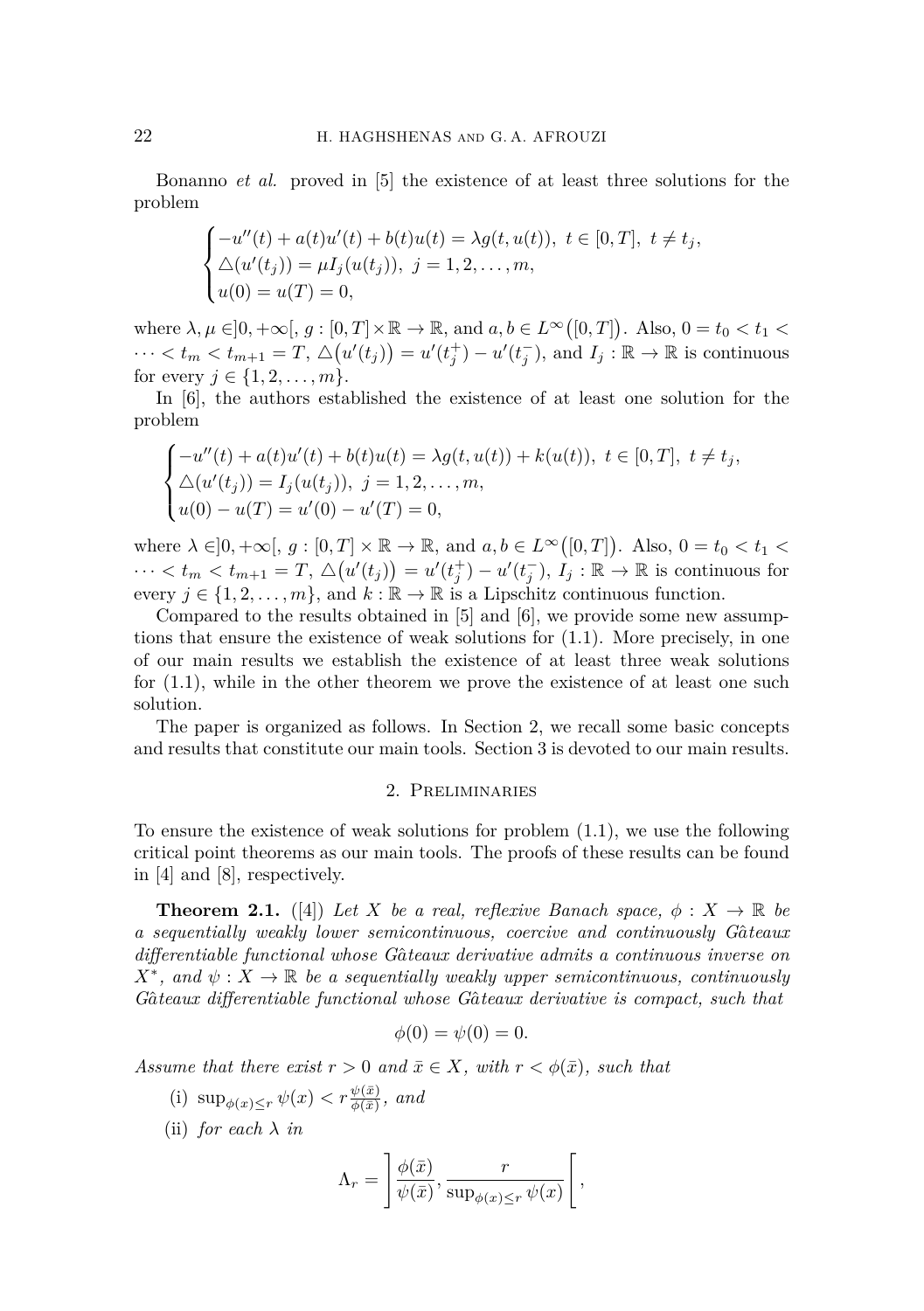*the functional*  $\phi - \lambda \psi$  *is coercive. Then for each*  $\lambda \in \Lambda_r$ *, the functional*  $\phi - \lambda \psi$ *has at least three distinct critical points in X.*

<span id="page-2-2"></span>**Theorem 2.2.** ([\[8\]](#page-9-9)) Let *X* be a real, reflexive Banach space. Also, let  $\phi, \psi$ :  $X \rightarrow \mathbb{R}$  *be Gâteaux differentiable functionals such that*  $\phi$  *is sequentially weakly lower semicontinuous, strongly continuous and coercive in*  $X$ *, and*  $\psi$  *is sequentially weakly upper semicontinuous in X.* Let  $r > inf_X \phi$  and  $\varphi$  be the function defined *by*

<span id="page-2-3"></span>
$$
\varphi(r) = \inf_{u \in \phi^{-1}(]-\infty, r[)} \frac{\sup_{v \in \phi^{-1}(]-\infty, r[)} \psi(v) - \psi(v)}{r - \phi(u)}.
$$
\n(2.1)

*Then, for any*  $\lambda \in ]0, 1/\varphi(r)]$ *, the restriction of functional*  $\phi - \lambda \psi$  *to*  $\phi^{-1}(]-\infty, r[)$ *admits a global minimum, which is a critical point of*  $\phi - \lambda \psi$  *in X.* 

We consider the following problem, which is slightly different from problem  $(1.1).$  $(1.1).$ 

$$
\begin{cases}\n-(p(t)u'(t))' + q(t)u(t) = \lambda f(t, u(t)) + \mu h(t, u(t)), \ t \in [0, T], \ t \neq t_j, \\
\Delta(u'(t_j)) = I_j(u(t_j)), \ j = 1, 2, \dots, m, \\
u(0) = u(T) = 0.\n\end{cases}
$$
\n(2.2)

Herein,  $\lambda \in [0, +\infty[, \mu \in [0, +\infty[, p \in C^1([0, T], [0, +\infty]), \text{ and } q \in L^{\infty}([0, T])$ satisfies ess inf<sub>*t*∈[0,*T*]  $q(t) \ge 0$ . Also,  $0 = t_0 < t_1 < \cdots < t_m < t_{m+1} = T$ ,</sub>  $\Delta(u'(t_j)) = u'(t_j^+) - u'(t_j^-) = \lim_{t \to t_j^+} u'(t) - \lim_{t \to t_j^-} u'(t), I_j : \mathbb{R} \to \mathbb{R}$  is continuous for every  $j \in \{1, 2, \ldots, m\}$ , and  $f, h : [0, T] \times \mathbb{R} \to \mathbb{R}$  are  $L^1$ -Carathéodry functions.

It is easy to see that the solutions of problem  $(2.2)$  are those of problem  $(1.1)$  if

$$
p(t) = e^{-\int_0^t a(s)ds}, q(t) = b(t)e^{-\int_0^t a(s)ds},
$$
  

$$
f(t, u) = g(t, u)e^{-\int_0^t a(s)ds}, h(t, u) = k(t, u)e^{-\int_0^t a(s)ds}
$$

By analogy to f and h, we introduce the potential functions F and H from  $[0, T] \times \mathbb{R}$ into R by

$$
F(t,x) = \int_0^x f(t,\xi)d\xi, \ H(t,x) = \int_0^x h(t,\xi)d\xi,
$$

for all  $(t, x) \in [0, T] \times \mathbb{R}$ . In the Sobolev space  $H_0^1(]0, T[$ , consider the inner product

$$
(u, v) = \int_0^T p(t)u'(t)v'(t)dt + \int_0^T q(t)u(t)v(t)dt,
$$

which induces the norm

$$
||u|| = \left(\int_0^T p(t)(u')^2(t)dt + \int_0^T q(t)u^2(t)dt\right)^{\frac{1}{2}}.
$$

Then, the following Poincaré-type inequality holds.

<span id="page-2-1"></span>
$$
\left[\int_0^T u^2(t)dt\right]^{\frac{1}{2}} \le \frac{T}{\pi} \left[\int_0^T (u')^2(t)dt\right]^{\frac{1}{2}}.
$$
 (2.3)

<span id="page-2-0"></span>*.*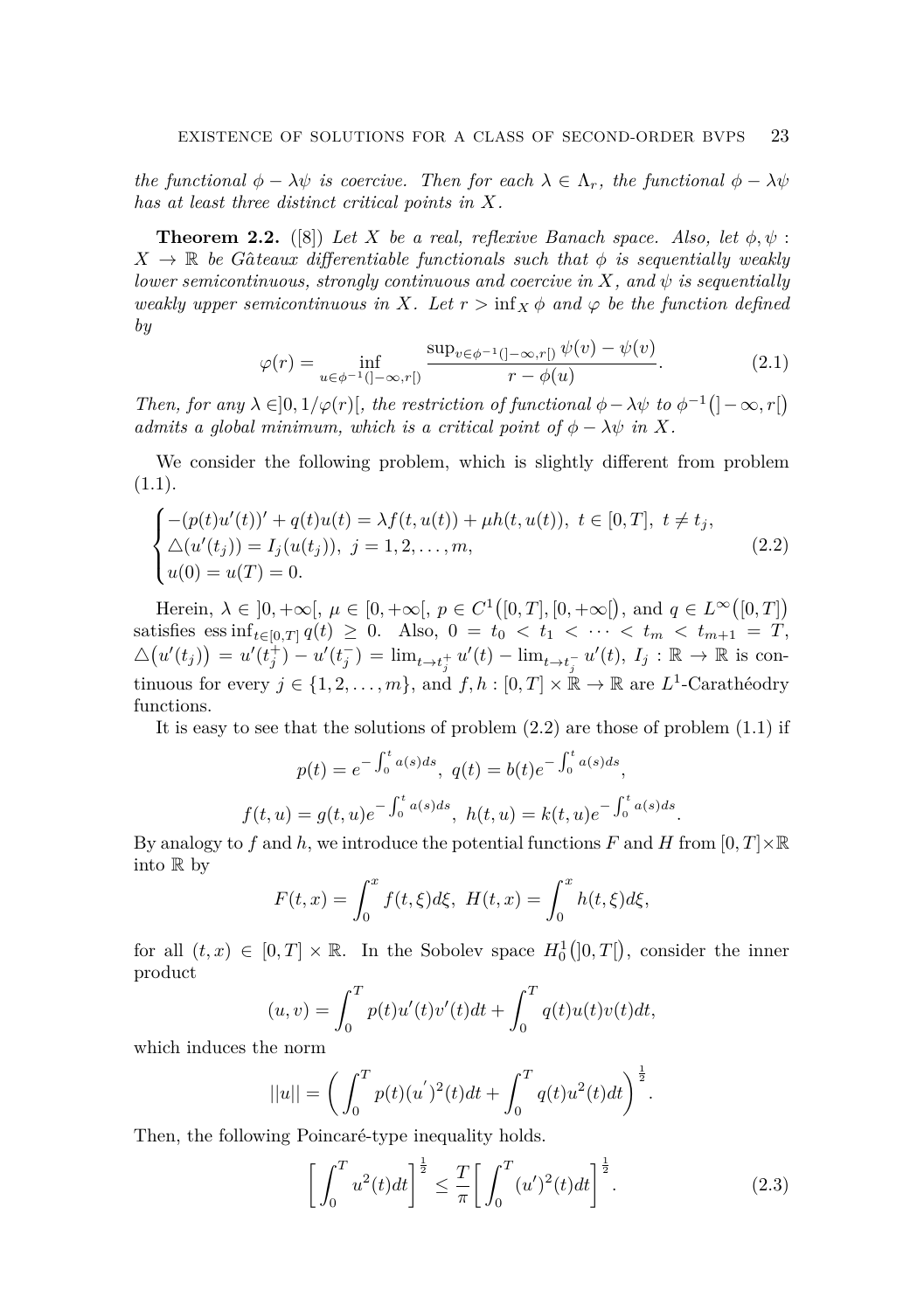**Proposition 2.3.** *If*  $u \in H_0^1([0, T])$ *, then* 

<span id="page-3-1"></span>
$$
||u||_{\infty} \le \frac{1}{2} \sqrt{\frac{T}{p^*}} ||u||,
$$
\n(2.4)

 $where$   $||u||_{\infty} = \max_{t \in [0,T]} |u(t)|$  *and*  $p^* = \min_{t \in [0,T]} p(t)$ *.* 

*Proof.* In view of Hölder's inequality,

$$
||u||_{\infty} \le \frac{\sqrt{T}}{2} ||u'||_{L^2([0,T])} \le \frac{1}{2} \sqrt{\frac{T}{p^*}} ||u||.
$$

**Definition 2.4.** A function  $u \in H_0^1([0,T])$  is said to be a weak solution of problem [\(2.2\)](#page-2-0) if it satisfies

$$
\int_0^T p(t)u'(t)v'(t)dt + \int_0^T q(t)u(t)v(t)dt - \lambda \int_0^T f(t, u(t))v(t)dt
$$
  

$$
-\mu \int_0^T h(t, u(t))v(t)dt + \sum_{j=1}^m p(t_j)I_j(u(t_j))v(t_j) = 0,
$$

for any  $v \in H_0^1([0, T])$ .

Here, we define the functionals  $\phi$  and  $\psi$  from  $H_0^1(]0,T[$  into R by

<span id="page-3-0"></span>
$$
\phi(u) = \frac{1}{2}||u||^2,
$$
  
\n
$$
\psi(u) = \int_0^T J(t, u(t))dt - \frac{1}{\lambda} \sum_{j=1}^m p(t_j) \int_0^{u(t_j)} I_j(x)dx,
$$
\n(2.5)

where  $J(t, x) = F(t, x) + \frac{\mu}{\lambda}H(t, x)$ , for each  $(t, x) \in [0, T] \times \mathbb{R}$ . Using the properties of *f* and *h*, and the continuity of  $I_j$  for  $j = 1, 2, \ldots, m$ , we find that  $\phi, \psi \in$  $C^1(H_0^1(]0,T[),\mathbb{R})$ , and that for every  $v \in H_0^1([0,T[),\mathbb{R})$ ,

$$
\phi'(u)(v) = \int_0^T p(t)u'(t)v'(t)dt + \int_0^T q(t)u(t)v(t)dt,
$$

and

$$
\psi'(u)(v) = \int_0^T f(t, u(t))v(t)dt + \frac{\mu}{\lambda} \int_0^T h(t, u(t))v(t)dt - \frac{1}{\lambda} \sum_{j=1}^m p(t_j)I_j(u(t_j))v(t_j).
$$

So, using standard arguments, we deduce that the critical points of the functional

$$
E_{\lambda,\mu}(u) = \phi(u) - \lambda \psi(u), \ u \in H_0^1([0,T]),
$$

are the weak solutions of problem [\(2.2\)](#page-2-0).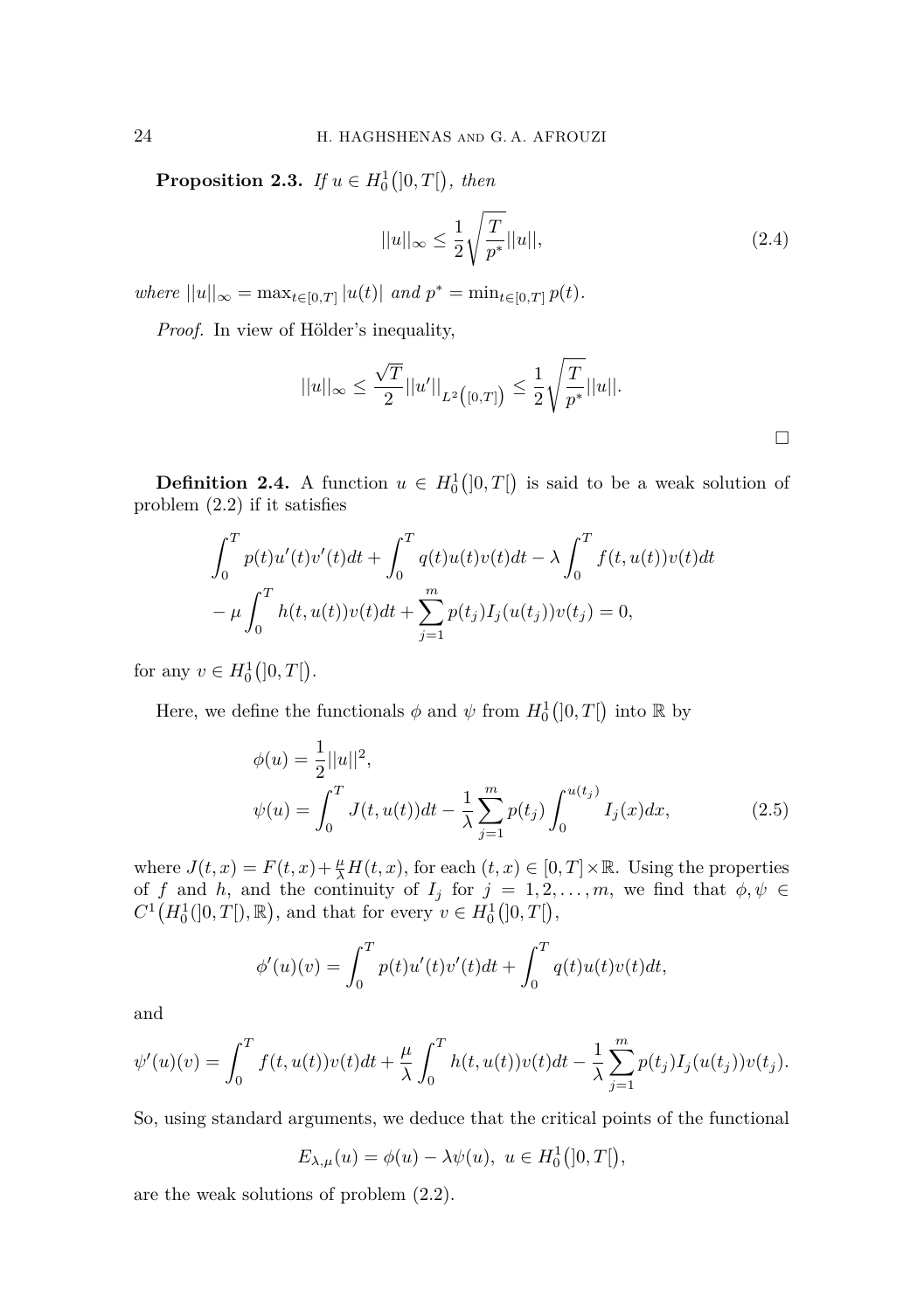## 3. The main results

<span id="page-4-0"></span>In this section, we formulate and prove our main results.

**Lemma 3.1.** ([\[5,](#page-9-6) Lemma 3.1]) *Assume that*

(H1) *there exist constants*  $\alpha, \beta > 0$  *and*  $\sigma \in [0, 1]$  *such that*  $|I_j(x)| \leq \alpha + \beta |x|^{\sigma}$  *for*  $all \ x \in \mathbb{R}, \ j = 1, 2, \ldots, m.$ 

*Then, for any*  $u \in H_0^1([0, T])$ ,

$$
\Big|\sum_{j=1}^m p(t_j) \int_0^{u(t_j)} I_j(x) dx\Big| \leq \sum_{j=1}^m p(t_j) \bigg(\alpha ||u||_{\infty} + \frac{\beta}{\sigma+1} ||u||_{\infty}^{\sigma+1}\bigg).
$$

Now, let

$$
\tilde{p} = \sum_{j=1}^{m} p(t_j), \ s = \frac{6p^*}{12||p||_{\infty} + T^2||q||_{\infty}}, \ \Gamma_c = \frac{\alpha}{c} + (\frac{\beta}{\sigma + 1})c^{\sigma - 1},
$$

<span id="page-4-1"></span>where  $\alpha, \beta, \sigma$  are given by (H1), and c is a positive constant.

**Theorem 3.2.** *Suppose that* (H1) *holds. Furthermore, assume that there exist positive constants c, d, with*  $c < d$ *, such that* 

- (H2)  $F(t,\xi) \ge 0$  *for all*  $(t,\xi) \in ([0,\frac{T}{4}] \cup [\frac{3T}{4},T]) \times [0,d];$ (H3)  $H(t,\xi) \geq 0$  for all  $(t,\xi) \in [0,T] \times \mathbb{R}^+$ ; (H4)  $M < \left(\frac{2sp^*}{2p^*+6T}\right)$  $2p^*+\tilde{p}T\Gamma_{(\frac{d}{\sqrt{s}})}$  $B, where$  $M =$  $\int_0^T \max_{|\xi| \leq c} F(t, \xi) dt$  $\frac{e^{2}}{c^2}$ , *B* =  $\int_{\frac{T}{4}}^{\frac{3T}{4}} F(t, d) dt$  $\overline{d^2}$ ;  $(H5)$   $\limsup_{|\xi| \to +\infty} \frac{\sup_{t \in [0,T]} F(t,\xi)}{\xi^2}$  $\frac{f_{\gamma,T}}{\xi^2}\frac{F(t,\xi)}{\xi^2}\leq \frac{\pi^2}{4T}$ 4*T*  $\int_0^T \max_{|\xi| \leq c} F(t,\xi) dt$  $\frac{e^{2}}{c^{2}}$  ;  $\frac{cos(x)}{x^{2}}$  ;
- (H6)  $N = \sup_{t \in [0,T], \xi \in \mathbb{R}^+} H(t,\xi) < +\infty$ .

 $\iint_D D = \frac{\int_0^T \max_{|\xi| \leq c} H(t,\xi) dt}{c^2}$  $\frac{c_2}{c^2}$  *is a positive real number, then for every* 

$$
\lambda \in \Lambda = \bigg] \frac{2 p^* + \tilde{p} T \Gamma_{(\frac{d}{\sqrt{s}})}}{s T B}, \frac{2 p^*}{T M} \bigg[,
$$

*and for each*  $\mu \in [0, \delta]$ *, where* 

$$
\delta = \frac{1}{TD} \bigg( 2p^* - \lambda TM - \tilde{p}T\Gamma_c \bigg),
$$

problem [\(2.2\)](#page-2-0) has at least three distinct, weak solutions in  $H_0^1(]0,T[$ .

*Proof.* First, we observe that, due to (H4), the interval  $\Lambda$  is non-empty. Now, let  $\lambda$  and  $\mu$  be as in the conclusion. Our aim is to apply Theorem [2.1](#page-1-0) to problem [\(2.2\)](#page-2-0). To do so, let  $X = H_0^1(]0,T[$  and assume that  $\phi$  and  $\psi$  are as in [\(2.5\)](#page-3-0). We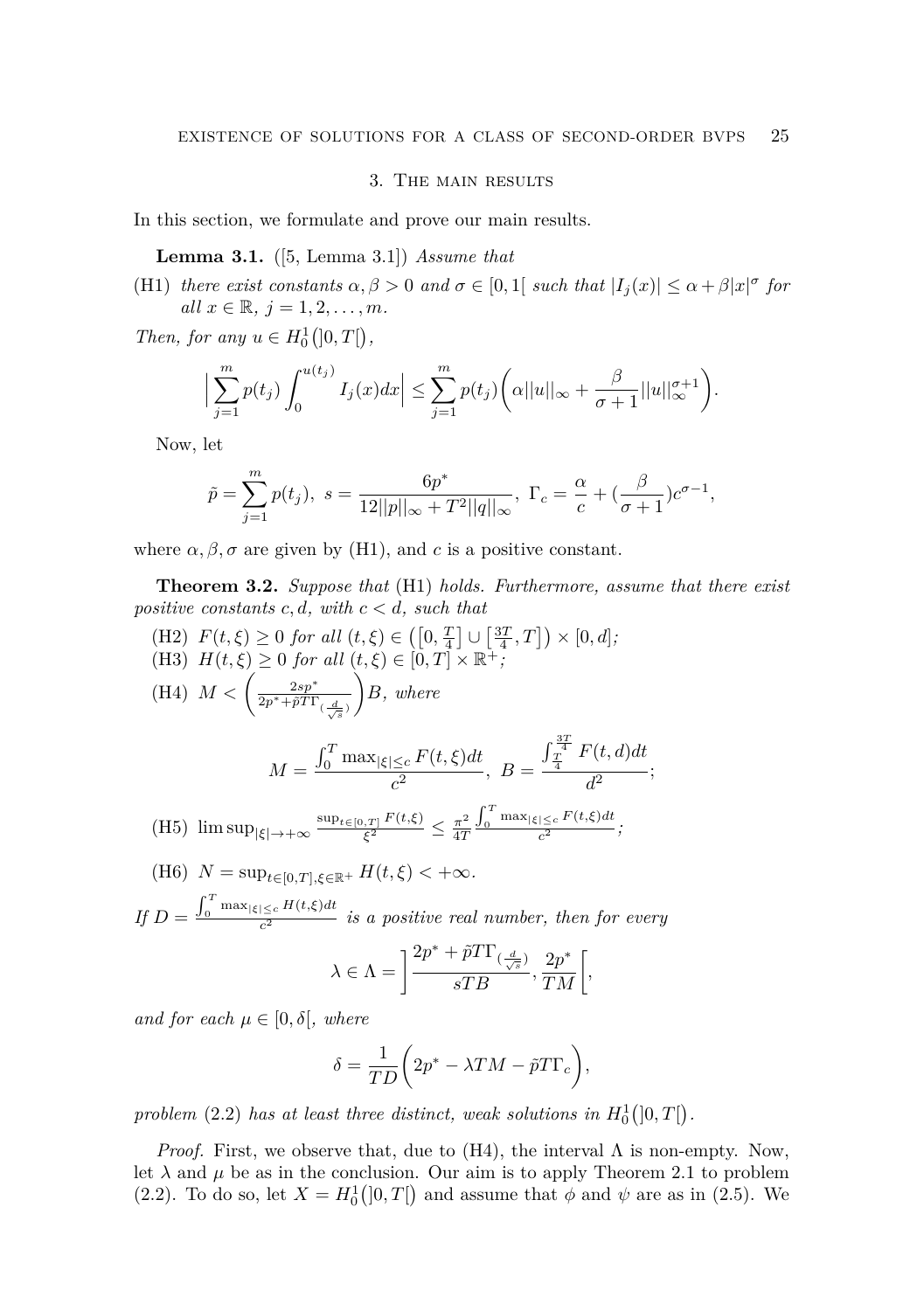first observe that the functionals  $\phi$  and  $\psi$  satisfy the regularity assumptions of Theorem [2.1.](#page-1-0) Note that  $\phi(0) = \psi(0) = 0$ . Let  $r = \frac{2c^2p^*}{T}$  $\frac{TP}{T}$  and define

$$
\bar{v}(t) = \begin{cases} \frac{4d}{T}t, & t \in \left[0, \frac{T}{4}\right], \\ d, & t \in \left]\frac{T}{4}, \frac{3T}{4}\right], \\ \frac{4d}{T}(T-t), & t \in \left]\frac{3T}{4}, T\right]. \end{cases}
$$

Clearly,  $\bar{v} \in X$  and

$$
\phi(\bar{v}) \ge \frac{p^*}{2} \int_0^T (\bar{v}')^2(t)dt = \frac{4p^*d^2}{T}.
$$

So, from  $c < \sqrt{2}d$ , we obtain  $r < \phi(\bar{v})$ . Next, we show that

$$
\frac{\sup_{\phi(u)\leq r} \psi(u)}{r} < \frac{1}{\lambda} < \frac{\psi(\bar{v})}{\phi(\bar{v})}.
$$

Taking [\(2.4\)](#page-3-1) into account, for every  $u \in X$  such that  $\phi(u) \leq r$  one obtains  $\max_{t \in [0,T]} |u(t)| \leq c$ . Consequently, from Lemma [3.1](#page-4-0) it follows that

$$
\sup_{\phi(u)\leq r} \psi(u) \leq \int_0^T \max_{|x|\leq c} J(t,x)dt + \frac{1}{\lambda}\tilde{p}\left(\alpha c + \frac{\beta}{\sigma+1}c^{\sigma+1}\right),
$$

that is,

$$
\frac{\sup_{\phi(u)\leq r} \psi(u)}{r} < \frac{T}{2p^*} \left( M + \frac{\mu}{\lambda} D + \frac{1}{\lambda} \tilde{p} \Gamma_c \right).
$$

Hence, having  $\mu < \delta$  in mind, we obtain

<span id="page-5-1"></span><span id="page-5-0"></span>
$$
\frac{\sup_{\phi(u)\leq r} \psi(u)}{r} < \frac{1}{\lambda}.\tag{3.1}
$$

On the other hand,

$$
||\bar{v}||^2 = \int_0^T p(t)(\bar{v}')^2(t)dt + \int_0^T q(t)(\bar{v})^2(t)dt
$$
  
\n
$$
\leq \frac{2d^2(12||p||_{\infty} + T^2||q||_{\infty})}{3T}
$$
  
\n
$$
= \frac{4p^*d^2}{sT}.
$$
\n(3.2)

So,  $\phi(\bar{v}) \leq \frac{2p^*d^2}{sT}$ . Now, Lemma [3.1,](#page-4-0) (H2), (H3), [\(2.4\)](#page-3-1) and [\(3.2\)](#page-5-0) allow us to write

$$
\psi(\bar{v}) \ge \int_{\frac{T}{4}}^{\frac{3T}{4}} F(t, d)dt - \frac{1}{\lambda} \tilde{p}(\alpha ||\bar{v}||_{\infty} + \frac{\beta}{\sigma + 1} ||\bar{v}||_{\infty}^{\sigma + 1})
$$
  

$$
\ge \int_{\frac{T}{4}}^{\frac{3T}{4}} F(t, d)dt - \frac{1}{\lambda} \frac{\tilde{p}d^2}{s} \Gamma_{(\frac{d}{\sqrt{s}})}.
$$

Thus, we obtain

$$
\frac{\psi(\bar{v})}{\phi(\bar{v})} \ge \frac{sT\int_{\frac{T}{4}}^{\frac{3T}{4}} F(t,d)dt - \frac{1}{\lambda}\tilde{p}Td^2\Gamma_{(\frac{d}{\sqrt{s}})}}{2p^*d^2}.
$$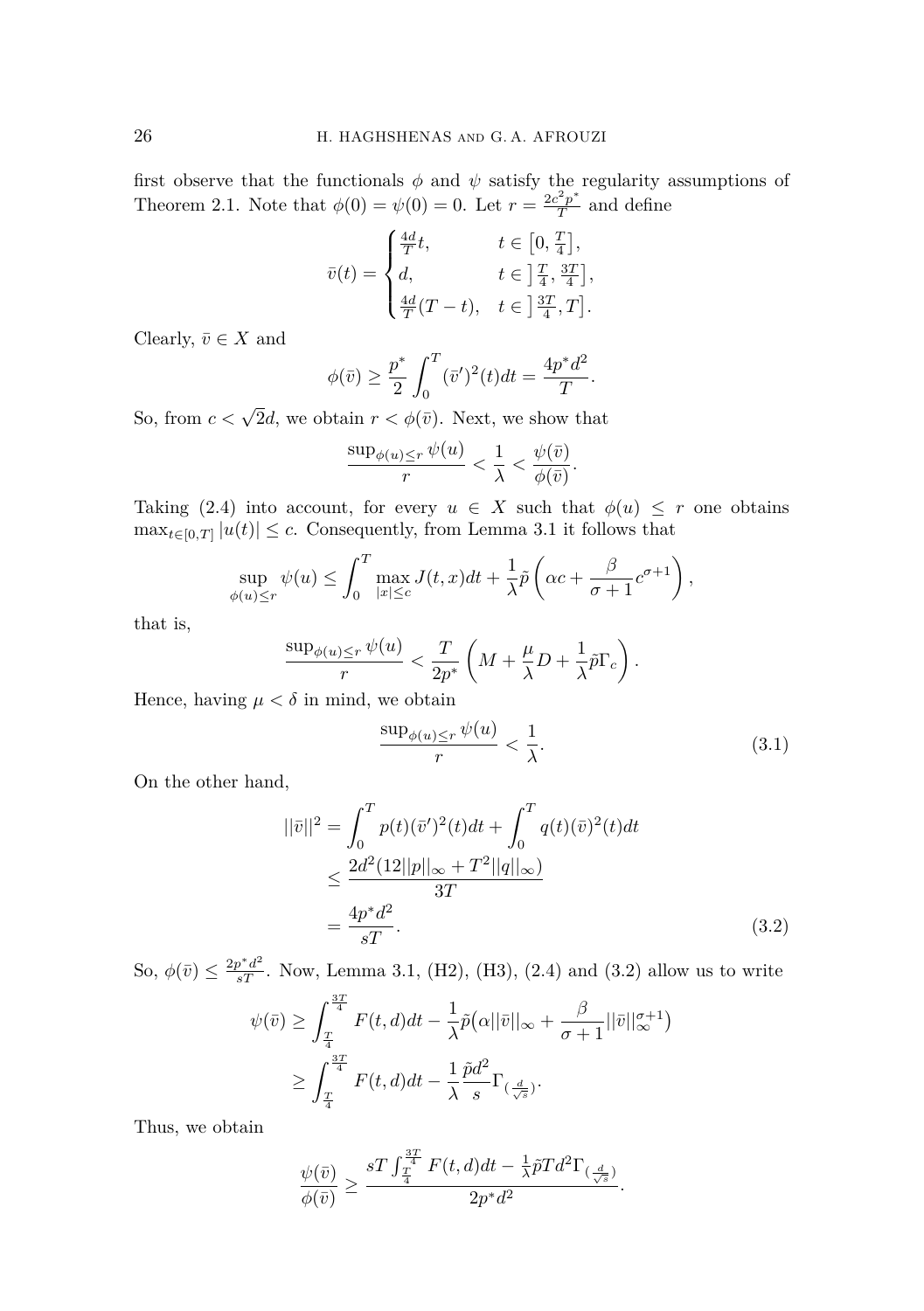Since  $\lambda >$  $\frac{2p^* + \tilde{p}T\Gamma_{(\frac{d}{\sqrt{s}})}}{sTB},$  $\psi(\bar{v})$  $\frac{\psi(\bar{v})}{\phi(\bar{v})} > \frac{1}{\lambda}$ *λ .* (3.3)

Therefore, it follows from [\(3.1\)](#page-5-1) and [\(3.3\)](#page-6-0) that condition (i) of Theorem [2.1](#page-1-0) is satisfied. To prove the coercivity of the functional  $E_{\lambda,\mu}$ , we note that by (H5) and the inequality  $\lambda < \frac{2p^*}{TM}$ ,

<span id="page-6-0"></span>
$$
\limsup_{|\xi|\to+\infty}\frac{\sup_{t\in[0,T]}F(t,\xi)}{\xi^2}<\left(\frac{\pi^2p^*}{2T^2}\right)\frac{1}{\lambda}.
$$

So, we can fix  $\epsilon > 0$  satisfying

$$
\limsup_{|\xi| \to +\infty} \frac{\sup_{t \in [0,T]} F(t,\xi)}{\xi^2} < \epsilon < \left(\frac{\pi^2 p^*}{2T^2}\right) \frac{1}{\lambda}.
$$

Then, there exists a positive constant *w* such that

<span id="page-6-1"></span>
$$
F(t,\xi) \le \epsilon |\xi|^2 + w, \quad \forall t \in [0,T], \ \forall \xi \in \mathbb{R}.
$$
 (3.4)

It follows from Lemma [3.1,](#page-4-0) [\(2.3\)](#page-2-1), [\(2.4\)](#page-3-1), [\(3.4\)](#page-6-1) and (H6) that

$$
\phi(u) - \lambda \psi(u) = \frac{1}{2} ||u||^2 - \lambda \int_0^T F(t, u(t)) dt \n- \mu \int_0^T H(t, u(t)) dt + \sum_{j=1}^m p(t_j) \int_0^{u(t_j)} I_j(x) dx \n\geq \frac{1}{2} ||u||^2 - \lambda \epsilon ||u||_{L^2([0, T])}^2 - \lambda wT - \mu NT \n- \tilde{p} \left[ \alpha \frac{1}{2} \sqrt{\frac{T}{p^*}} ||u|| + \frac{\beta}{\sigma + 1} \left( \frac{1}{2} \sqrt{\frac{T}{p^*}} \right)^{\sigma + 1} ||u||^{\sigma + 1} \right] \n\geq \left( \frac{1}{2} - \lambda \epsilon \frac{T^2}{\pi^2 p^*} \right) ||u||^2 - \lambda wT - \mu NT \n- \tilde{p} \left[ \alpha \frac{1}{2} \sqrt{\frac{T}{p^*}} ||u|| + \frac{\beta}{\sigma + 1} \left( \frac{1}{2} \sqrt{\frac{T}{p^*}} \right)^{\sigma + 1} ||u||^{\sigma + 1} \right],
$$

for all  $u \in H_0^1([0,T])$ . So, the functional  $E_{\lambda,\mu}$  is coercive. Therefore, by Theorem [2.1,](#page-1-0) the functional  $E_{\lambda,\mu}$  has at least three distinct critical points in *X*. This completes the proof.  $\hfill \square$ 

Let  $A(t)$  be a primitive of  $a(t)$ ,  $\tilde{s} = \frac{6e^{-A(T)}}{12 + T^2 \ln(e^{-t})}$  $\frac{6e^{-H(1)}}{12+T^2||be^{-A}||_{\infty}},$  and

$$
G(t,\xi) = \int_0^{\xi} g(t,x)dx, \quad K(t,\xi) = \int_0^{\xi} k(t,x)dx.
$$

Now, we obtain the following multiplicity property for problem [\(1.1\)](#page-0-0).

**Theorem 3.3.** *Suppose that* (H1) *holds. Furthermore, assume that there exist positive constants c and d, with c < d, such that* (H2')  $G(t, \xi) \ge 0$  *for all*  $(t, \xi) \in ([0, \frac{T}{4}] \cup [\frac{3T}{4}, T]) \times [0, d];$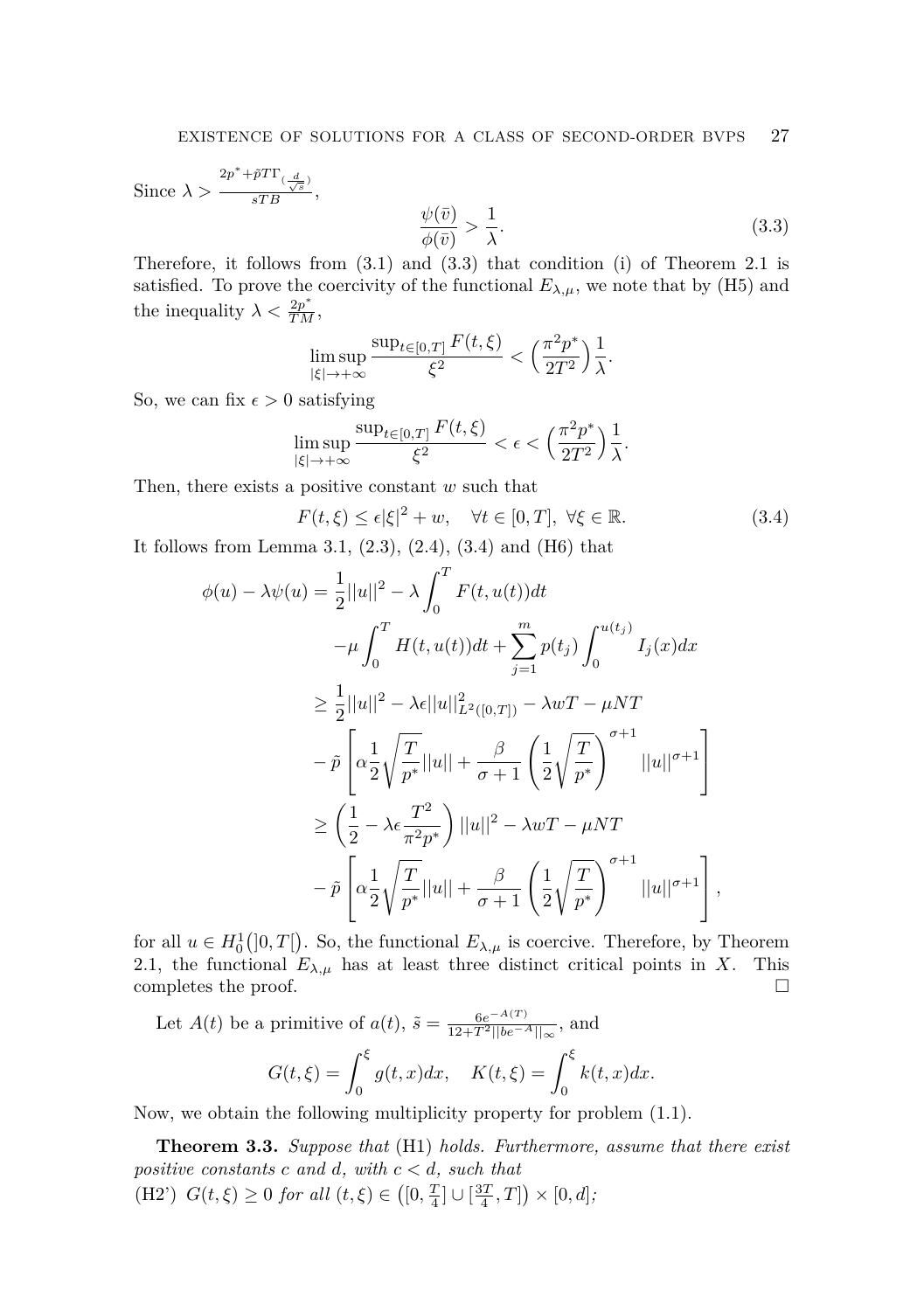(H3') 
$$
K(t,\xi) \ge 0 \text{ for all } (t,\xi) \in [0,T] \times \mathbb{R}^+;
$$
  
\n(H4') 
$$
M' < \left(\frac{2\tilde{s}e^{-||a||_1}}{2e^{-||a||_1 + T\Gamma}(\frac{d}{\sqrt{\tilde{s}}})}\right)B', \text{ where}
$$
  
\n
$$
M' = \frac{\int_0^T e^{-A(t)} \max_{|\xi| \le c} G(t,\xi)dt}{c^2}, \quad B' = \frac{\int_{\frac{T}{4}}^{\frac{3T}{4}} e^{-A(t)} G(t,d)dt}{d^2};
$$
  
\n(H5') 
$$
\limsup_{|\xi| \to +\infty} \frac{\sup_{t \in [0,T]} e^{-A(t)} G(t,\xi)}{\xi^2} \le \frac{\pi^2}{4T} \frac{\int_0^T e^{-A(t)} \max_{|\xi| \le c} G(t,\xi)dt}{c^2};
$$
  
\n(H6') 
$$
N' = \sup_{t \in [0,T], \xi \in \mathbb{R}^+} e^{-A(t)} K(t,\xi) < +\infty.
$$
  
\nIf 
$$
D' = \frac{\int_0^T e^{-A(t)} \max_{|\xi| \le c} K(t,\xi)dt}{c^2} \text{ is a positive real number, then for every}
$$

$$
\lambda \in \Big]\frac{2e^{||a||_1} + T\Gamma_{(\frac{d}{\sqrt{s}})}}{\tilde{s}TB'}, \frac{2e^{-||a||_1}}{TM'}\Big[,
$$

*and for every*  $\mu \in [0, \delta]$ *, where* 

$$
\delta = \frac{1}{TD'} \left[ 2e^{-||a||_1} - \lambda TM' - T\Gamma_c \right],
$$

problem [\(1.1\)](#page-0-0) has at least three distinct weak solutions in  $H_0^1(]0,T[$ .

The proof of the above theorem follows from Theorem [3.2](#page-4-1) by choosing

$$
p(t) = e^{-\int_0^t a(s)ds}
$$
,  $q(t) = b(t)e^{-\int_0^t a(s)ds}$ ,

and also

$$
f(t, u) = g(t, u)e^{-\int_0^t a(s)ds}
$$
,  $h(t, u) = k(t, u)e^{-\int_0^t a(s)ds}$ .

Here, we employ Theorem [2.2](#page-2-2) to ensure the existence of at least one non-trivial solution to problem [\(2.2\)](#page-2-0).

<span id="page-7-1"></span>**Theorem 3.4.** *Suppose that* (H1) *holds. Furthermore, assume that*

- (M2)  $F(t, x) \ge 0$  *for all*  $(t, x) \in [0, T] \times \mathbb{R}^+$ ;
- (M3)  $H(t, x) \ge 0$  *for all*  $(t, x) \in [0, T] \times \mathbb{R}^+$ ;

(M4) *V and W are non-negative real numbers, where*

$$
V = \frac{\int_0^T \max_{|x| \le \pi} F(t, x) dt}{\pi^2}, \quad W = \frac{\int_0^T \max_{|x| \le \pi} H(t, x) dt}{\pi^2}.
$$

*If η and γ are positive real numbers and*

<span id="page-7-0"></span>
$$
\gamma < \xi = \frac{2p^*}{T} \left[ \frac{1}{V + \frac{\eta}{\gamma} W + \frac{1}{\gamma} \tilde{p} \Gamma_\pi} \right],\tag{3.5}
$$

*then for every*  $\mu \in ]0, \eta[$  *and for each*  $\lambda \in \Lambda' = ]\gamma, \xi[$ , problem [\(2.2\)](#page-2-0) *has at least one weak solution.*

*Proof.* First, we observe that due to [\(3.5\)](#page-7-0), the interval  $\Lambda'$  is non-empty. Now, let  $\mu$  and  $\lambda$  be as in the conclusion. Our aim is to apply Theorem [2.2](#page-2-2) to problem [\(2.2\)](#page-2-0). To do so, let  $X = H_0^1(0,T[)$  and assume that  $\phi$  and  $\psi$  are as in [\(2.5\)](#page-3-0). We first observe that the functionals  $\phi$  and  $\psi$  satisfy the regularity assumptions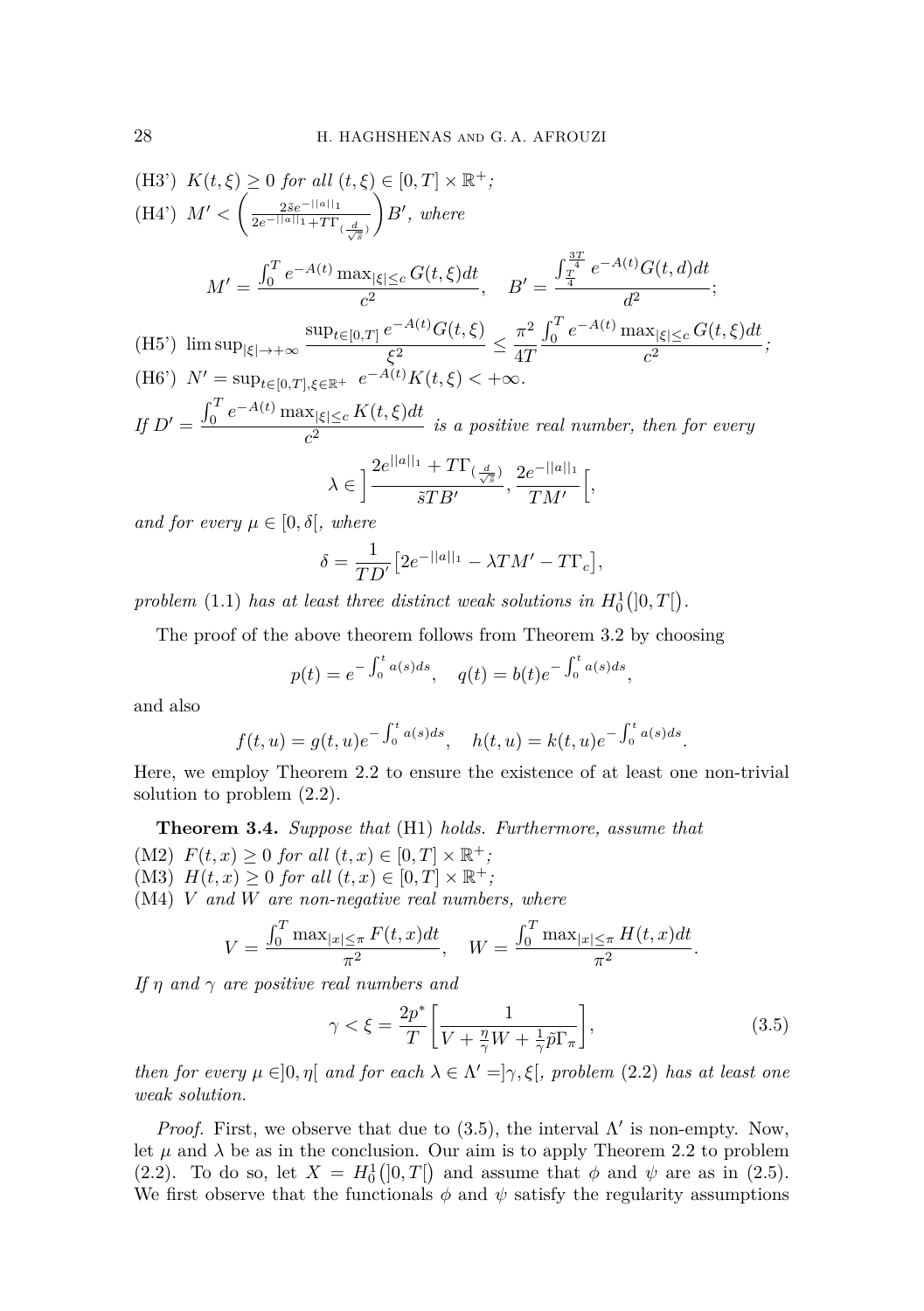of Theorem [2.2.](#page-2-2) Note that  $\inf_X \phi = 0$ . For every  $r > 0$ , define  $\varphi(r)$  as in [\(2.1\)](#page-2-3). Since  $0 \in \phi^{-1}([-\infty, r])$  and  $\phi(0) = \psi(0) = 0$ ,

$$
\varphi(r) = \inf_{u \in \phi^{-1}\left(]-\infty, r[\right)} \frac{\sup_{v \in \phi^{-1}\left(]-\infty, r[\right)} \psi(v) - \psi(u)}{r - \phi(u)}
$$

$$
\leq \frac{\sup_{v \in \phi^{-1}\left(]-\infty, r[\right)} \psi(v)}{r}.
$$
(3.6)

Let  $r' = \frac{2\pi^2 p^*}{T}$ *T*. Taking [\(2.4\)](#page-3-1) into account,  $||u||_{\infty} \leq \pi$  for every  $v \in X$  such that  $\phi(v) < r'$ . Lemma [3.1](#page-4-0) and a simple calculation show that

$$
\frac{\sup_{\phi(v) < r'} \psi(v)}{r'} \le \frac{T}{2p^*} \left[ V + \frac{\eta}{\gamma} W + \frac{1}{\gamma} \tilde{p} \Gamma_\pi \right].
$$

Consequently, by [\(3.6\)](#page-8-0),

<span id="page-8-0"></span>
$$
\varphi(r) \leq \frac{T}{2p^*} \left[ V + \frac{\eta}{\gamma} W + \frac{1}{\gamma} \bar{p} \Gamma_\pi \right]
$$

for all  $r > 0$ . Hence, Theorem [2.2](#page-2-2) implies that, for every  $\mu \in [0, \eta]$  and for each  $\lambda \in ]\gamma, \xi[\subseteq] 0, 1/\varphi(r)[$ , the functional  $E_{\lambda,\mu}$  admits at least one critical point in  $\phi^{-1}([-\infty, r])$ . This completes the proof. □

Finally, we obtain the following corollary concerning problem [\(1.1\)](#page-0-0).

**Theorem 3.5.** *Suppose that (H1) holds. Furthermore, assume that* (M2')  $G(t, x) \geq 0$  *for all*  $(t, x) \in [0, T] \times \mathbb{R}^+$ ; (M3')  $K(t, x) \geq 0$  *for all*  $(t, x) \in [0, T] \times \mathbb{R}^+$ ; (M4') *V* ′ *and W*′ *are non-negative real numbers, where*

$$
V' = \frac{\int_0^T e^{-A(t)} \max_{|x| \le \pi} G(t, x) dt}{\pi^2}, \quad W' = \frac{\int_0^T e^{-A(t)} \max_{|x| \le \pi} K(t, x) dt}{\pi^2}.
$$

*If η and γ are positive real numbers and*

$$
\gamma < \xi = \frac{2e^{-||a||_1}}{T} \left[ \frac{1}{V' + \frac{\eta}{\gamma} W' + \frac{1}{\gamma} \Gamma_\pi} \right],
$$

*then for every*  $\mu \in ]0, \eta[$  *and for each*  $\lambda \in ]\gamma, \xi[$ , problem [\(1.1\)](#page-0-0) *has at least one weak solution.*

It is mentioned that the proof of the above theorem follows from Theorem [3.4](#page-7-1) by choosing

$$
p(t) = e^{-\int_0^t a(s)ds}
$$
,  $q(t) = b(t)e^{-\int_0^t a(s)ds}$ ,

and also

$$
f(t, u) = g(t, u)e^{-\int_0^t a(s)ds}
$$
,  $h(t, u) = k(t, u)e^{-\int_0^t a(s)ds}$ .

We end this paper by giving the following application to illustrate Theorem [3.2.](#page-4-1)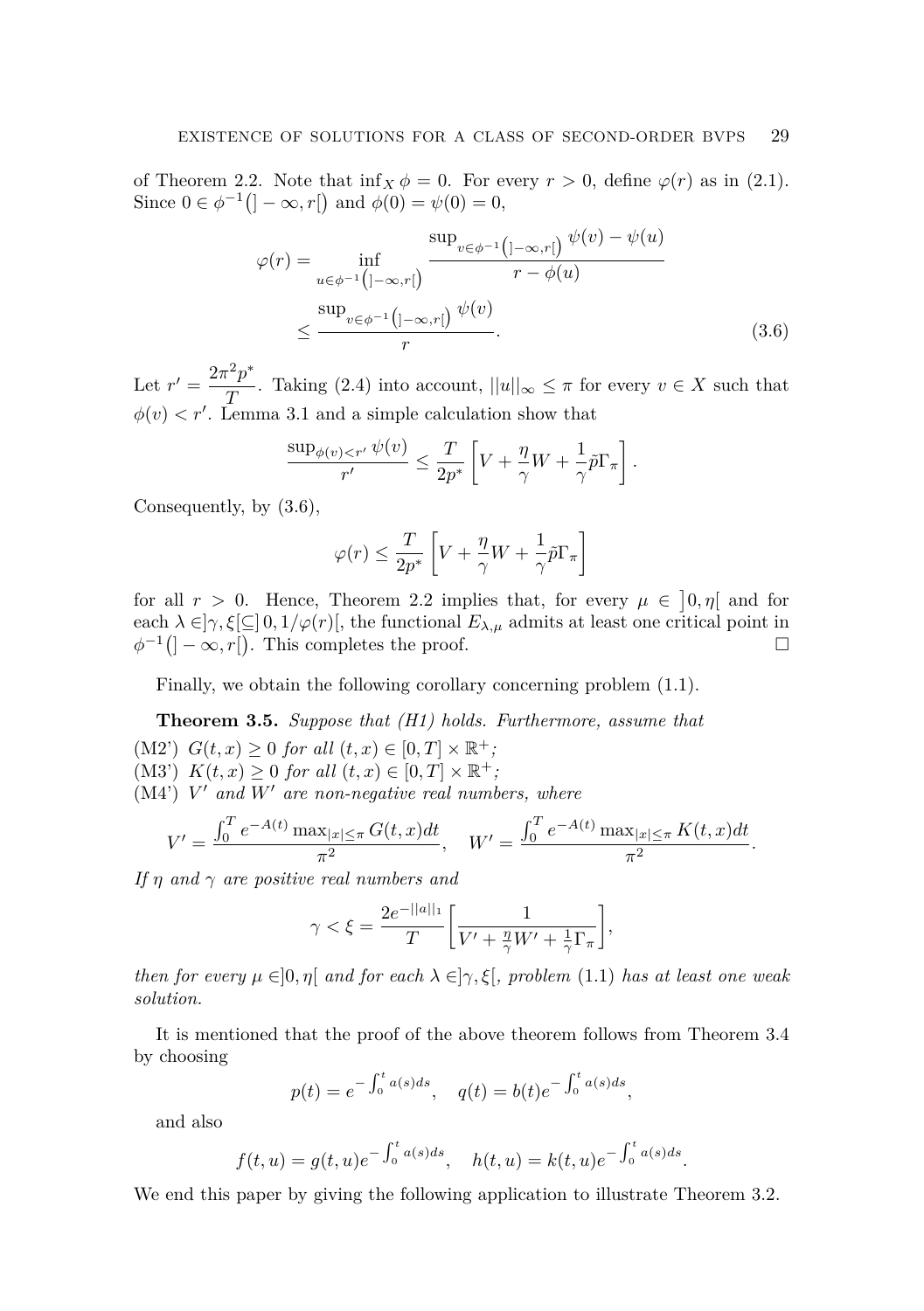**Example 3.6.** Let  $f : \mathbb{R} \to \mathbb{R}$  and  $h : \mathbb{R} \to \mathbb{R}$  be two continuous functions defined as follows

$$
f(x) = \begin{cases} 15, & \text{if } x \le 1, \\ 15(400x - 399), & \text{if } 1 < x \le 2, \\ 6015, & \text{if } x > 2, \end{cases}
$$

and

$$
h(x) = \begin{cases} 7x^6, & \text{if } x \le 1, \\ 7x, & \text{if } 1 < x \le 4, \\ 0, & \text{if } x > 4. \end{cases}
$$

Consider the autonomous problem

<span id="page-9-10"></span>
$$
\begin{cases}\n-u''(t) + (t - \pi)u(t) = \lambda f(u(t)) + \mu h(u(t)), \ a.e. \ in [0, 1], \\
\Delta(u'(t_1)) = u'(t_1^+) - u'(t_1^-) = 1 - \sqrt[3]{u(t_1)}, \\
u(0) = u(1) = 0.\n\end{cases}
$$
\n(3.7)

We observe that condition (H1) holds. In this case, one has  $\alpha = 1, \beta = 1$  and  $\sigma = \frac{1}{3}$ . Our aim is to apply Theorem [3.2.](#page-4-1) To this end, we have  $T = 1$ ,  $p^* = 1$ ,  $\tilde{p} = 1$ ,  $||p||_{\infty} = 1$ ,  $||q||_{\infty} = \pi$  and  $s = \frac{6}{12+\pi} \approx 0.39$ . So, by choosing  $c = 1$ and  $d = 2$ , one has  $\Gamma_{(\frac{d}{\sqrt{s}})} \simeq 0.65$ ,  $M = (\frac{T}{c^2}) \max_{|\xi| \leq c} F(\xi) = F(1) = 15$ ,  $B =$  $(\frac{T}{2}) \frac{F(d)}{d^2} = \frac{1}{8} F(2) = \frac{3030}{8} = 378.75$ , and so (H4) is satisfied. Moreover, (H5) is clearly true, since  $\lim_{|\xi| \to +\infty} \frac{F(\xi)}{\xi^2}$  $\frac{\partial^2(\xi)}{\partial \xi^2} = 0$ . Finally, since  $D = \left(\frac{T}{c^2}\right) \max_{|\xi| \leq c} H(\xi) =$  $H(1) = 1$  and  $\Gamma_c = 1.75$ , owing to Theorem [3.2,](#page-4-1) for every  $\lambda \in ]0.01, 0.13]$  and for each  $\mu \in [0, 0.25 - 15\lambda]$ , the problem [\(3.7\)](#page-9-10) possesses at least three distinct weak solutions.

#### <span id="page-9-0"></span>**REFERENCES**

- <span id="page-9-5"></span>[1] G. A. Afrouzi, A. Hadjian and V. D. Radulescu, *Variational analysis for Dirichlet impulsive differential equations with oscillatory nonlinearity*, Port. Math. **70** (2013), 225–242.
- <span id="page-9-1"></span>[2] G. A. Afrouzi, M. Bohner, G. Caristi, S. Heidarkhani and S. Moradi, *An existence result for impulsive multi-point boundary value systems using a local minimization principle*, J. Optim. Theory Appl. **177** (2018), 1–20.
- <span id="page-9-2"></span>[3] L. Bai and B. Dai, *Three solutions for a p-Laplacian boundary value problem with impulsive effects*, Appl. Math. Comput. **217** (2011), 9895–9904.
- <span id="page-9-8"></span>[4] G. Bonanno and S. A. Marano, *On the structure of the critical set of non-differentiable functionals with a weak compactness condition*, Appl. Anal. **89** (2010), 1–10.
- <span id="page-9-6"></span>[5] G. Bonanno, B. di Bella and J. Henderson, *Existence of solutions to second-order boundary value problems with small perturbations of impulses*, Electron. J. Differ. Equ. **2013** (2013), Paper No. 126, 14 pp.
- <span id="page-9-7"></span>[6] S. Heidarkhani, G. A. Afrouzi, M. Ferrara, G. Caristi and S. Moradi, *Existence results for impulsive damped vibration systems*, Bull. Malays. Math. Sci. Soc. **41** (2018), 1409–1428.
- <span id="page-9-3"></span>[7] S. Heidarkhani, S. Moradi and G. Caristi, *Variational approaches for a p-Laplacian boundary-value problem with impulsive effects*, Bull. Iran. Math. Soc. **44** (2018), 377–404.
- <span id="page-9-9"></span>[8] B. Ricceri, *A general variational principle and some of its applications*, J. Comput. Appl. Math. **113** (2000), 401–410.
- <span id="page-9-4"></span>[9] T. Shen and W. Liu, *Infinitely many rotating periodic solutions for suplinear second-order impulsive Hamiltonian systems*, Appl. Math. Lett. **88** (2019), 164–170.
- [10] Y. Wang, Y. Liu and Y. Cui, *Infinitely many solutions for impulsive fractional boundary value problem with p-Laplacian*, Bound. Value Probl. **2018** (2018), Article No. 94, 16 pp.